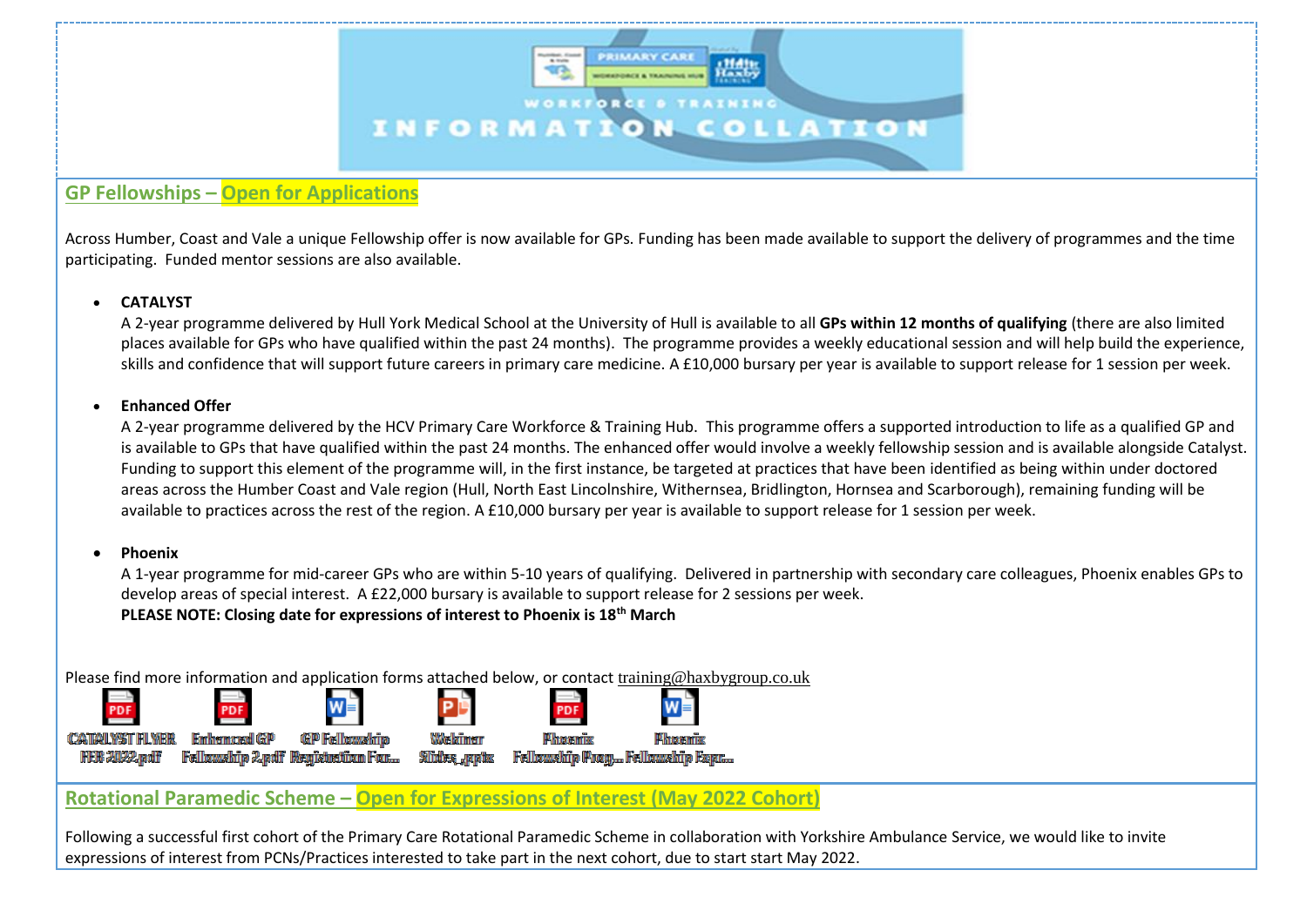Further details attached below, to express interest or find out more information please contact us on [training@haxbygroup.co.uk](mailto:training@haxbygroup.co.uk)



**Physicians Associate – Expressions of Interest/ Recruitment Intentions 2022/23**

Dear Colleague

Recruitment of newly qualified PAs for some organisations has not always been successful and it could be that this is due to timing. Given PAs qualify from their programmes around October/November they will start to look for posts some months before, which means that ad hoc job adverts can be unsuccessful. Anticipated recruitment to PA vacancies may be out of sync with graduates looking and ultimately securing posts elsewhere yet with improved workforce planning (where possible) recruitment could be more successful.

As we enter March therefore, I am asking employers to consider workforce plans asap, prepare to start recruitment in the coming months with the expectation of attracting those qualifying around October and provide Carly ([carly.mcintyre1@nhs.net](mailto:carly.mcintyre1@nhs.net)) with information of intentions to recruit PAs this year so that we can attempt to identify sufficient funding for another preceptorship programme.

Kind Regards, Amanda

**Amanda Fisher Programme Director** - **Health and Care workforce, Faculty of Advancing Practice Humber, Coast and Vale Health and Care Partnership Email: [Amanda.fisher3@nhs.net](mailto:Amanda.fisher3@nhs.net)**

**HCA Apprenticeship Scheme – Open for Applications (April 2022 Cohort)**

Were pleased to announce that HEE is supporting another cohort of the popular HCA apprenticeship scheme. There will be two introduction/launch dates available to choose from, the second allowing time for interested practices who are still recruiting.

- Thurs  $31^{st}$  March 13.30-15.30 Via MS Teams
- Thurs  $21^{st}$  April 13.30-15.30 Via MS Teams

Further details and application form attached below, if you have any queries please contact us on [training@haxbygroup.co.uk](mailto:training@haxbygroup.co.uk)

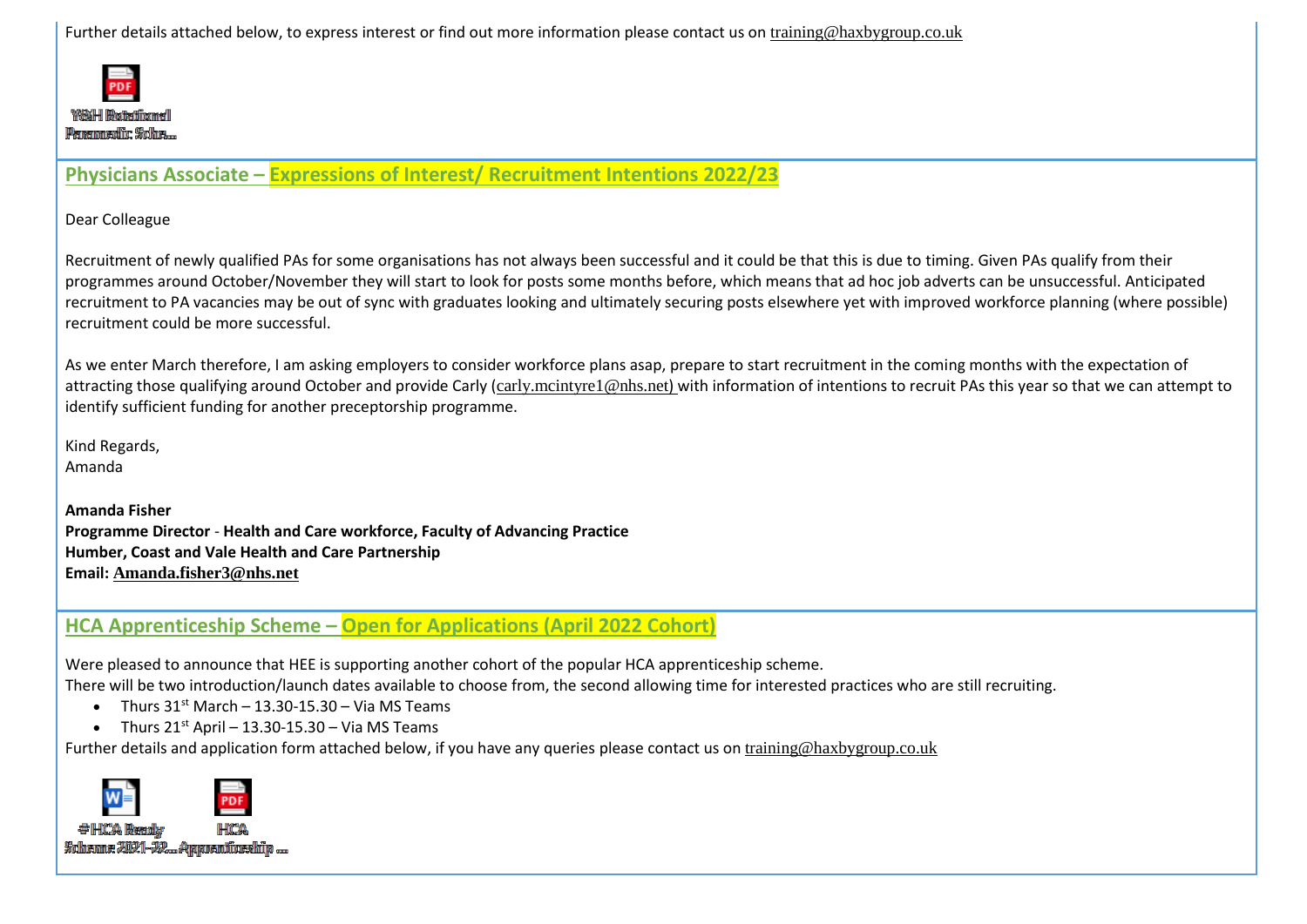# **New to Practice Nurse and Nursing Associate VTS Scheme – Open for Applications (April 2022 Cohort)**

A second cohort of the New-to-Practice Nurse/NA VTS scheme is due to commence on 5th April 2022.

For new Practice Nurses this is a two-year funded course and for Nursing Associates a one-year funded course. Please see attachement below for full details and application forms. Eligibility is newly qualified or new to general practice within 12 months. The course is fully funded by NHSE and offers a bursary.

If you have any questions please don't hesitate to contact us on [training@haxbygroup.co.uk](mailto:training@haxbygroup.co.uk)



Fann 2021-22 -... Fann 2021-22 -...

**Advanced Clinical Practice Application Process 2022/23 – Open for Applications (Sept 2022 and Jan 2023 ACP Courses)**

The HCV Faculty are now welcoming applications for ACP trainee funded places for 2022/23. Open to nurses and AHPs wanting to develop their role and complete the ACP MSc programme. **Further details on how employers are able to apply can be found [here](https://humbercoastandvale.org.uk/wp-content/uploads/2022/02/Correspondence-to-Employers-ACP-Apprenticeship-Route-Recruitment-21-22.pdf). The application window is open until 25th March 2022.**

The course primarily available as an apprenticeship, with fees funded via apprenticeship levy funding. A training grant of £10,000 per ACP is also available.

If you would like more information or support contact us on [training@haxbygroup.co.uk](mailto:training@haxbygroup.co.uk), or Carly at the HCV Faculty on [carly.mcintyre1@nhs.net](mailto:carly.mcintyre1@nhs.net)

# **Trainee Nursing Associate – Apprenticeship Courses – Open for Applications (Sept 22 Courses)**

Expressions of Interest are now open for Trainee Nurse Associate apprenticeship courses at Hull University, York University and Coventry University Scarborough. Please find below information pack for more information about the role and links to the courses. Eligibility criteria and support requirements are detailed in the pack.

Please note that the bursary information included in the pack ends 31st March 2022 and is **not** guaranteed for courses started after this time. We will keep interested parties updated once any bursary funding for 2022/23 is confirmed.

TNAs go out to placement to enable them to gain a full experience of the role. The placements are on a reciprocal bases, therefore you will have a TNA from a different area of healthcare come to your surgery for training during this time.

For more information or to express interest contact us on [training@haxbygroup.co.uk](mailto:training@haxbygroup.co.uk)

**#TINGs im Gement** Prection - TN...

1 Luzalit

**Faculty of Advanced Practice Online Learning Opportunities**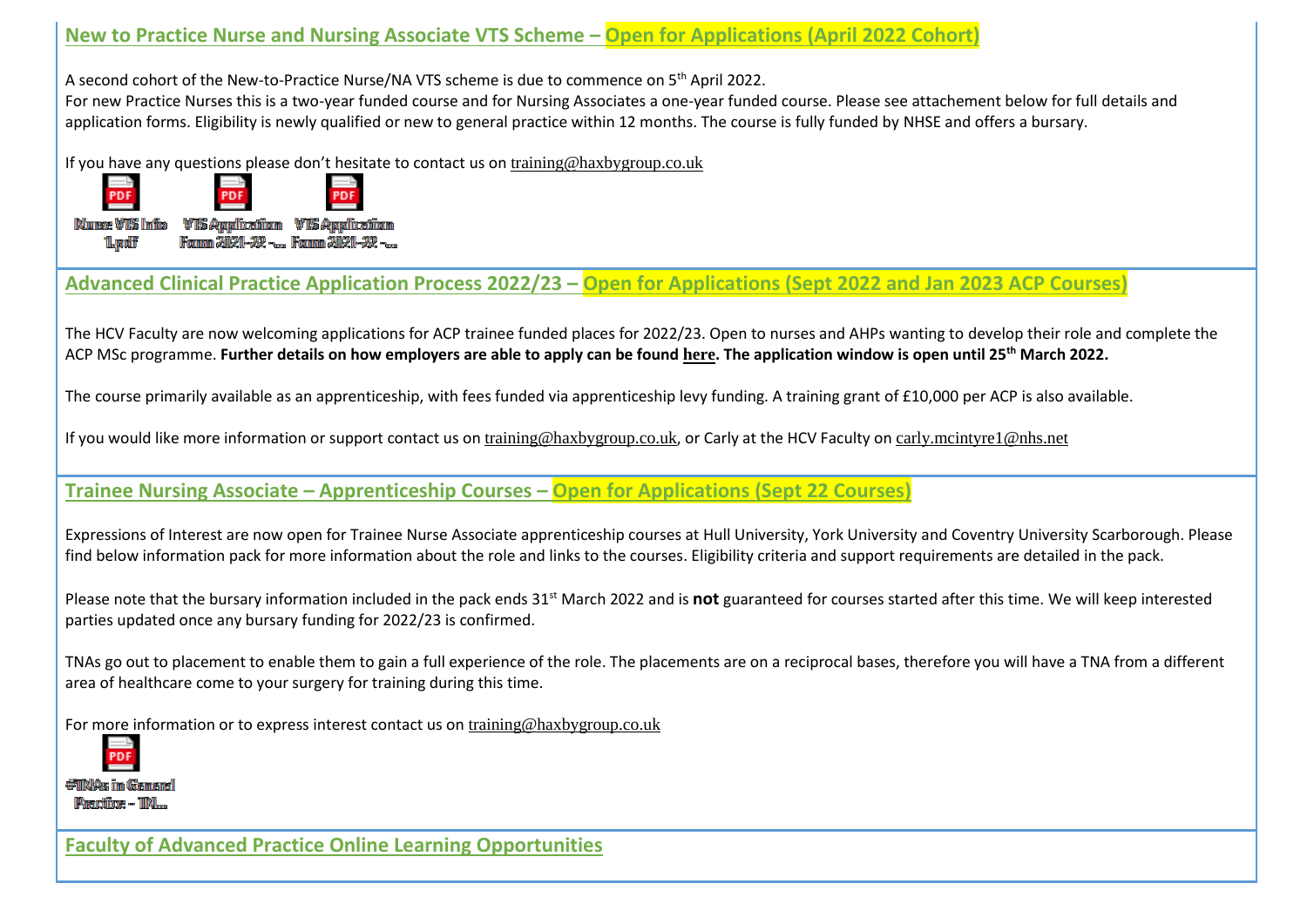Further online learning opportunities have been arranged for trainee and qualified ACPs and PAs. Details can be found on the HCV [website](https://humbercoastandvale.org.uk/advanced-clinical-practitioners/#Projects) under "Online learning opportunities"

Please also see attached details of a [renal teaching session](https://humbercoastandvale.org.uk/wp-content/uploads/2022/01/HCV-ACP-PA-Online-Teaching-Session-Renal-28.04.22.pdf) for ACPs and PAs, facilitated by the HCV Faculty of Advanced Practice 28<sup>th</sup> April 2022.

## **Train the Trainer: Core Supervision Model for Multi-Professional Teams**

Health Education England Primary Care School (Yorkshire and the Humber) are pleased to offer general practice staff training, which is initially free at the point of delivery. If you would like to take up this exciting opportunity, please read the attached guidance paper and complete the application form and email to: [voyccg.coresupervisionyorkshireandhumber@nhs.net](mailto:voyccg.coresupervisionyorkshireandhumber@nhs.net)

In practice, this model of supervision involves a supervisor arranging and facilitating on-going 6-8 weekly supervision sessions for 6-8 supervisees. This totals 6 sessions a year for 1.5 hours per session. This supervision model is suitable for post qualified registered and non-registered clinicians working in general practice across Yorkshire & Humber. The presentations, relevant documents and policy will all be shared on completion of the course.

Should you require support/signposting with educational supervision e.g. FCP Roadmap Supervision training, please make contact with Dr Martin Sutcliffe [Martin.Sutcliffe@hee.nhs.uk](mailto:Martin.Sutcliffe@hee.nhs.uk).

| <b>Training Event:</b>     | Train the Trainer: Core Supervision Model for Multi-Professional Teams                                                                                         |
|----------------------------|----------------------------------------------------------------------------------------------------------------------------------------------------------------|
| <b>Relevant for:</b>       | All qualified registered and non-registered clinical staff working in general practice across Y&H.                                                             |
| Aim:                       | This training event will enable you to further reflect on and develop your knowledge and skills necessary to your role as a clinical<br>supervisee/supervisor. |
|                            | Supervisors will be able to undertake onward training of other workplace clinical supervisees/supervisors.                                                     |
|                            | All three components of training (elearning and two training sessions) are to be completed within a 4 week period.                                             |
| Pre-requisite to classroom | The e-learning module is available on the Future NHS Collaborative Platform.                                                                                   |
| workshops:                 | You must register for a free account on the Future NHS Collaborative Platformbefore you can access the e-learning module. The module can                       |
| e-learning module          | be accessed using the following link: Supervision for Multi-Professionals.                                                                                     |
|                            |                                                                                                                                                                |
| <b>Virtual Training</b>    | <b>2022 Dates:</b>                                                                                                                                             |
|                            | Cohort 6: Tuesday 8 & Tuesday 22 February                                                                                                                      |
|                            | Cohort 7: Thursday 10 March & Thursday 24 March                                                                                                                |
|                            | Have an increased knowledge and understanding of Clinical Supervision, linking and developing the theory into practice                                         |
| <b>Learning Outcomes:</b>  | Differentiate between Clinical Supervision and line/performance management and between Clinical Supervision and teaching                                       |
|                            | Negotiate Clinical Supervision contracts, governance and structural processes, accordingly, taking into account individual learning<br>styles                  |
|                            | Develop further your reflective interpersonal and supervisory skills such as: reflective practice; giving guidance, joint problem                              |
|                            | solving, and offering feedback to enable the development of effective supervisory relationships.                                                               |

Any questions, please contact [sarahgood@nhs.net](mailto:sarahgood@nhs.net)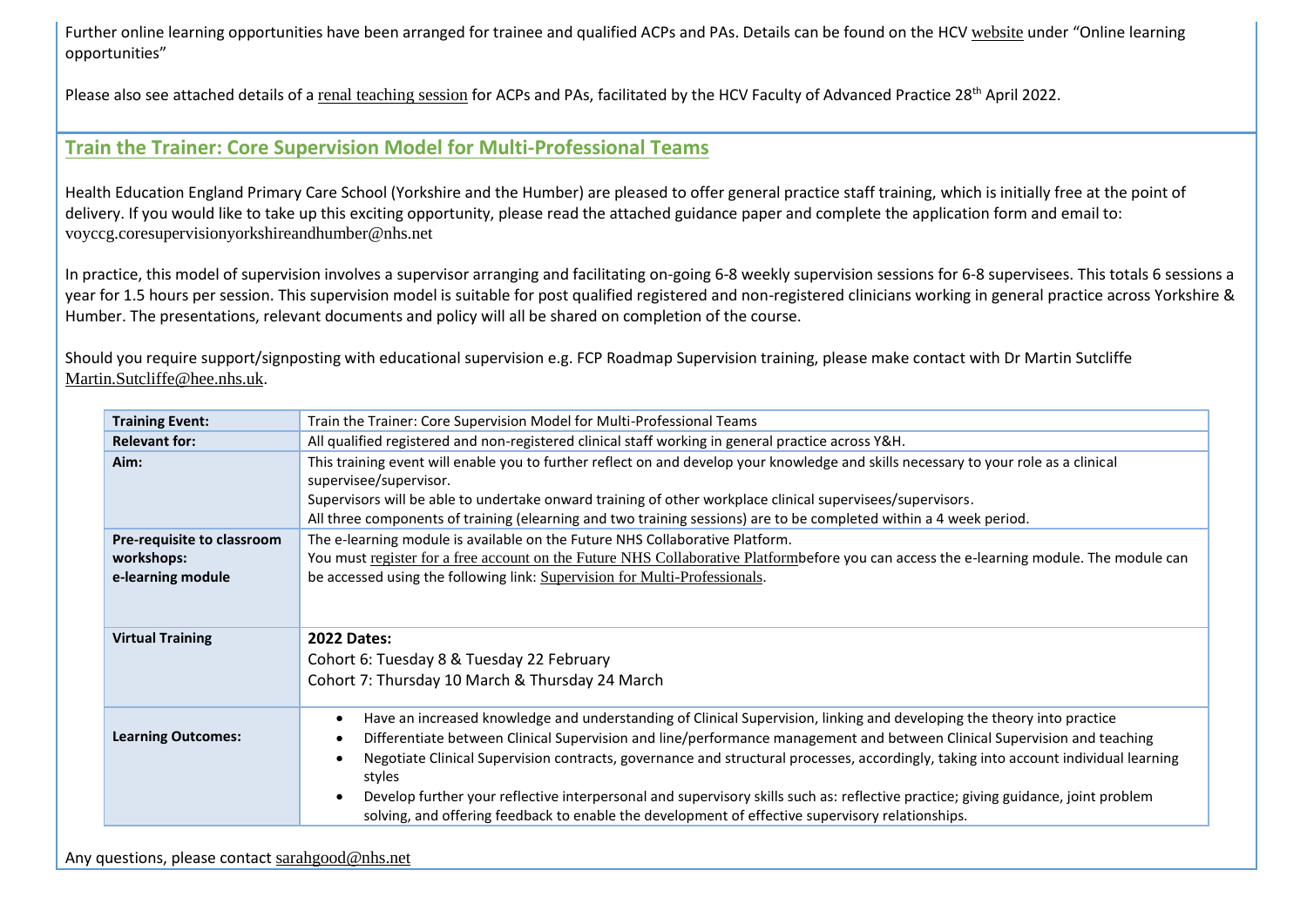Yours Sincerely,

Sarah Goode

W

Primary Care School Project Manager – Core Model of Supervision | Seconded by Yorkshire and the Humber, Health Education England.

Guidemorfor 2022 Application Anglization-Con. Form - Cone S.

 $\overline{w}$ 

# **First Contact Practitioners (FCP) Roadmap Supervision Training**

#### **Upcoming sessions:**

 Tuesday 8 March 2022 and Tuesday 15 March 2022 - 9:00 – 15:00 via MS Teams If you would like to register or have any further queries, please contact [primarycareschoolyh@hee.nhs.uk](mailto:primarycareschoolyh@hee.nhs.uk)

Colleagues across the country have other dates available, information and dates available can be found here: <https://www.hee.nhs.uk/our-work/allied-health-professions/enable-workforce/ahp-roadmaps/roadmap-supervision-courses-0>

#### **New video for GP Educational Supervisors now available:**

A new video that offers voluntary top up training to GPs who have already trained as educational supervisors is now available on Health Education England's elearning for healthcare Hub. For more information and to access the video, please visit the <https://www.e-lfh.org.uk/programmes/top-up-training-video-for-gp-educational-supervisors/>

### **CQC Primary Care FCPs Mythbuster:**

<https://www.cqc.org.uk/guidance-providers/gps/gp-mythbuster-106-primary-care-first-contact-practitioners-fcps>

# **ARSS Role Animations**

The below animations have been produced by NHSE/I to explain various ARRS roles. Animations for further roles are in development:

- General introduction video to ARRS roles [Watch video](https://protect-eu.mimecast.com/s/8eJeCwKv9iAl3RZcVBA8n?domain=youtube.com)
- First contact physio [Watch video](https://protect-eu.mimecast.com/s/e42CCx2wqu9EoQqsv02b1?domain=youtube.com)
- Clinical Pharmacist [Watch video](https://protect-eu.mimecast.com/s/M4YwCy9xlh0O5ymcQfehD?domain=youtube.com)
- GPN (although not an ARRS role, important to enhance the public's understanding of the role) [Watch video](https://protect-eu.mimecast.com/s/_48pCz7yPhxWomNfKDKxT?domain=youtube.com)
- SPLW [watch video](https://protect-eu.mimecast.com/s/3GK0CAMgqtnpA1JtQZr02?domain=youtube.com)
- PA [Watch video](https://protect-eu.mimecast.com/s/TTOHCBPjoIMW5lJF1ygv6?domain=youtube.com)

# **NHSE Improving Staff Retention**

NHSE have updated their 'Improving Staff Retention – a guide for employers', which you can find [here](https://www.england.nhs.uk/looking-after-our-people/)

**LEAP Launch Event**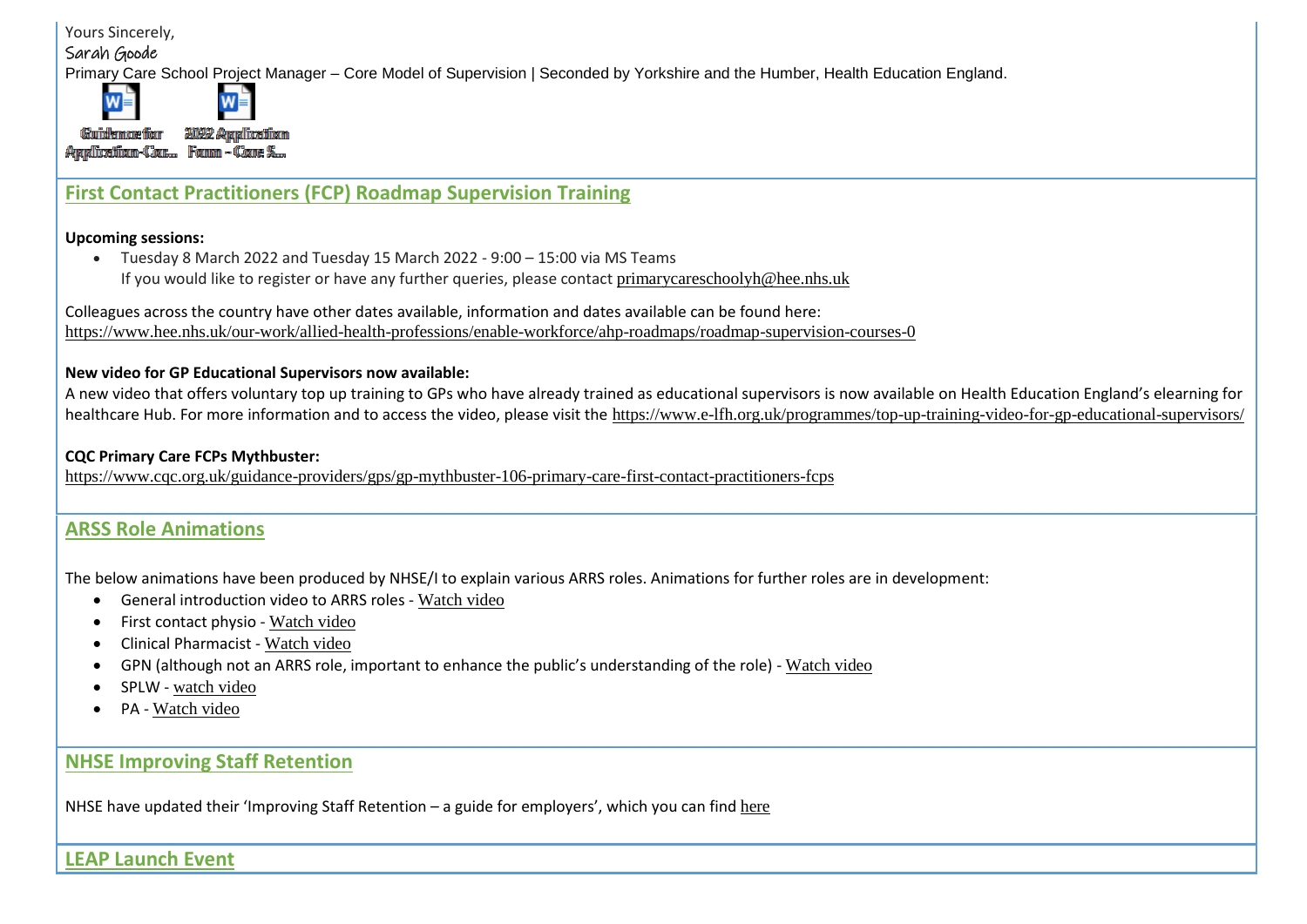A LEAP (Learning Environments Assessment and Placements) Project launch event will take place on Tuesday 29 March 2022. Click [here](https://humbercoastandvale.org.uk/wp-content/uploads/2022/02/LEAP-Launch-Event-Poster.pdf) for further details.

### **National Preceptorship Stakeholder Engagement Event**

See email attached below for details:



**Netfinancel** Preceptership St...

### **Primary Care Long Covid Webinars**

Please see details below of two Long Covid Webinars for non-clinical staff working in Primary Care: [6 April 2022](https://humbercoastandvale.org.uk/wp-content/uploads/2022/01/Long-Covid-Webinar-non-clinical-Flyer-NHSEI_.docx) [20 April 2022](https://humbercoastandvale.org.uk/wp-content/uploads/2022/01/Long-Covid-Webinar-.docx)

## **Live training webinars for employers - ESFA - Apprenticeship Service**

The Government Apprenticeship Service (ESFA) are hosting some live training webinars, which will cover system set-up for new apprentices and levy funding: **23/02/22 12 - 1.30pm for employers that do not pay the apprenticeship levy. 31/03/22 12 - 1.30pm for employers that do pay the apprenticeship levy. [Please register here](https://www.gotostage.com/channel/apprenticeshipservicewebinars?utm_source=engage&utm_medium=email&utm_campaign=AS-EM-FOM-220223-ManageApprenticeships-webinar.MA_EM_20220223_ManageApprenticeships_Webinar_TP_20220211_CTA&esfa_tok=4474541&mkt_tok=ODY4LU9UUC03NDAAAAGCiFLu0FCZGC2y1nmYPKEgRARnyuG8txmsska9NCRsBu0xqnB--g_uyEYTosM5AoFYLamOReSx7slTK4Fa3JijVLlkyxfN-pQ_VfxphT5E)**

# **Restart a Heart Day – 14th October 2022**

Yorkshire Ambulance Service are once again recruiting volunteers to help deliver face to face CPR training to over 45.000 school children across Yorkshire during Restarta-Heart Day on 14<sup>th</sup> October this year (other services such as EMAS and NEAS may also be looking for volunteers).

Click [here](https://humbercoastandvale.org.uk/wp-content/uploads/2022/03/Restart-a-Heart-Volunteer-Recruitment-Poster.pdf) to see the posters about volunteering to support YAS to deliver the training to share across your networks. The registration link is [Restart a Heart Day -](https://survey.yas.nhs.uk/s/RAH-Volunteer-Registration/) [Volunteer Registration \(yas.nhs.uk\)](https://survey.yas.nhs.uk/s/RAH-Volunteer-Registration/)

### **Humans of General Practice Campaign**

GP Practices across the region have joined together to launch a campaign, calling for people to understand the many changes within General Practice and be kind to our staff. The #HumansOfGeneralPractice campaign urges people to be more understanding, considerate and kind to their GP Practice team, and understand the many changes introduced within GP Practices to help people get the care they need.